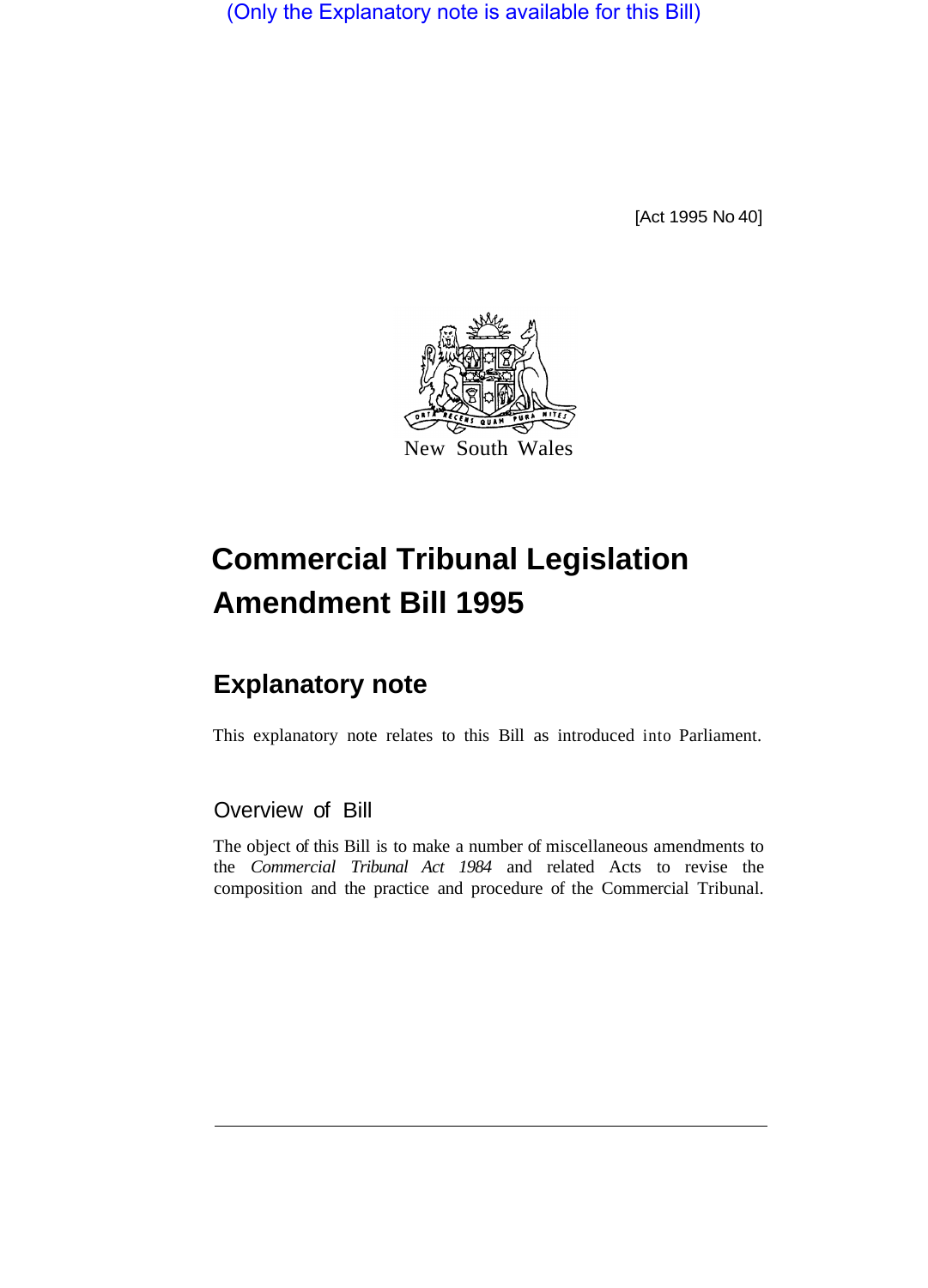Commercial Tribunal Legislation Amendment Bill 1995 [Act 1995 No 40]

Explanatory note

#### Outline of provisions

**Clause 1** sets out the name (also called the short title) of the proposed Act.

**Clause 2** provides that the provisions of the proposed Act are to commence on a day or days to be appointed by proclamation.

**Clauses 3–5** are formal provisions that give effect to the amendments of Acts set out in Schedules 1–3.

#### **Amendment of the Commercial Tribunal Act 1984**

**Schedule 1** contains the amendments to the *Commercial Tribunal Act 1984.* 

**Schedule 1 [l], [4]** and **[9]** make the appointment of a Deputy Registrar discretionary rather than obligatory.

**Schedule 1 [2], [10]** and **[14]** provide for the use of informative notes in the Principal Act and insert a note which lists the Acts under which the Commercial Tribunal exercises jurisdiction.

**Schedule 1 [3]** revises the criteria for the appointment of part-time members of the Commercial Tribunal so as to provide for the appointment of persons with knowledge or experience in respect of the relevant industry or consumer issues and to remove any implication that the persons are appointed to represent industry and consumer groups.

**Schedule l [5]–[8], [20]** and **[21]** make changes by way of statute law revision.

**Schedule 1 [11] and [18] make it clear that the Chairman of the Commercial** Tribunal determines the constitution of the Tribunal for hearings and that the Registrar arranges and determines the times and places at which the hearings are to be held.

**Schedule 1 [12]** and **[13]** allow the Chairman or Deputy Chairman of the Commercial Tribunal to deal with certain interlocutory and other proceedings when sitting alone.

**Schedule 1 [15]–[17]** enable the Commercial Tribunal to deal with 2 or more matters together that arise under the same Act as well as under different Acts.

**Schedule 1 [19]** enables the replacement of members of the Commercial Tribunal who vacate office or are unable to proceed and, with the consent of the parties, enables the Tribunal to proceed in such circumstances with 2 out of the 3 members of the Tribunal.

Explanatory note page 2